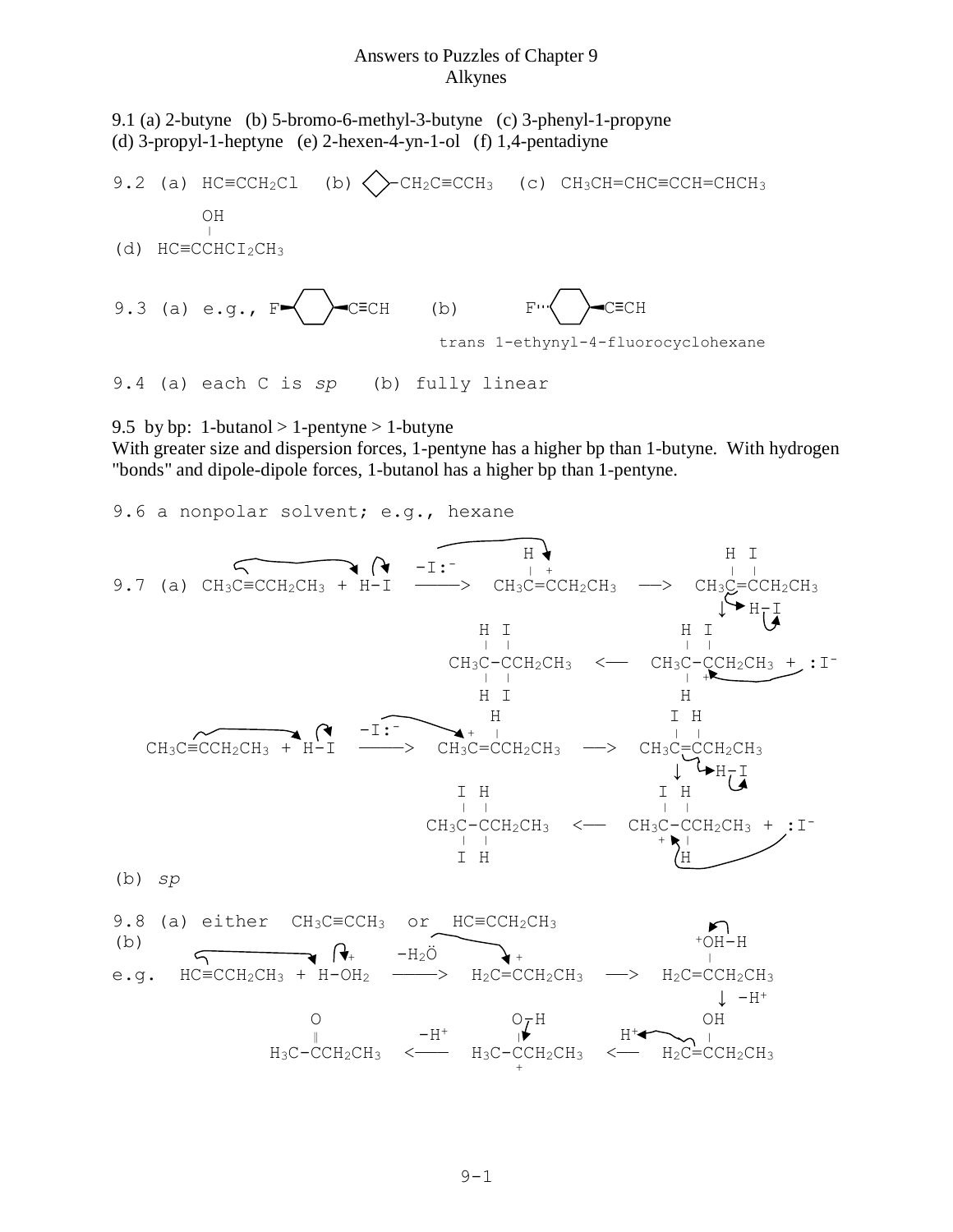$$
\underbrace{\bullet}_{\text{CH}_3\text{CH}_2\text{C}\equiv\text{CCH}_3} \underbrace{\bullet}_{\text{CL-CL}} \underbrace{\bullet}_{\text{CL-CL}} \underbrace{\bullet}_{\text{CH}_3\text{CH}_2\text{C}\equiv\text{CCH}_3} \xrightarrow{\text{CH}_3\text{CH}_2\text{C}\text{C}} \underbrace{\text{CH}_3\text{CH}_2\text{C}\text{C}}_{\text{CL}^{\prime}\text{CH}_3\text{CH}_2}
$$

9.11 (a) Adding bromine turns the solution brown, but the color fades during reaction. (b) There is at least one  $\pi$  bond to react with bromine.

 $CH_3CH_2\qquad H$ 9.12  $CH_3CH_2C \equiv CCH_3 + Na + NH_3 \longrightarrow$  C=C  $H/$   $\angle$ CH<sub>3</sub>

9.13 Ethyne's  $\pi$  bonds are inherently less stable, more energetic, and more reactive than the alternative σ bonds of ethene and ethane.

9.14 The stronger acid has a less basic conjugate base: **ÖSTER STARBUNDER** 

‖ in basicity: CH3CCH<sup>3</sup> < CH3ÖH because fewer (2)  $e^-$  pairs on the  $sp^2$  O repel & destabilize its base e's less.



9.17 
$$
HC=CH \xrightarrow{H_2N^-}
$$
  $HC=CC$   $\xrightarrow{MeCH (CH_2)_{13}I}$   $HC=CC-(CH_2)_{13}CHMe$   
\n $\downarrow$  2  $H_2$ ,  $Pt$   
\n $\searrow$   $CH_3CH_2-(CH_2)_{13}CHMe$   
\n9.18  $H_2N^ CH_3(CH_2)_{7}Br$ 

Et-C≡C-Me

$$
H = CH \xrightarrow{H_{2N}} HC = C^{-} \xrightarrow{CH_{3}(CH_{2}) \text{ 7D L}}
$$
\n
$$
HC = CH \xrightarrow{C} HC_{3}(CH_{2}) \text{ 12C1}
$$
\n
$$
CH_{3}(CH_{2}) \text{ 12-C=C-(CH_{2}) \text{ 7CH}_{3} < \xrightarrow{CH_{3}(CH_{2}) \text{ 12C1}}
$$
\n
$$
H_{2}, \text{ Pt}, \text{ quinoline}
$$
\n
$$
H_{1}/H
$$
\n
$$
C = C
$$
\n
$$
CH_{3}(CH_{2}) \text{ 12'} \qquad (CH_{2}) \text{ 7CH}_{3}
$$
\n
$$
CH_{3}(CH_{2}) \text{ 12'} \qquad (CH_{2}) \text{ 7CH}_{3}
$$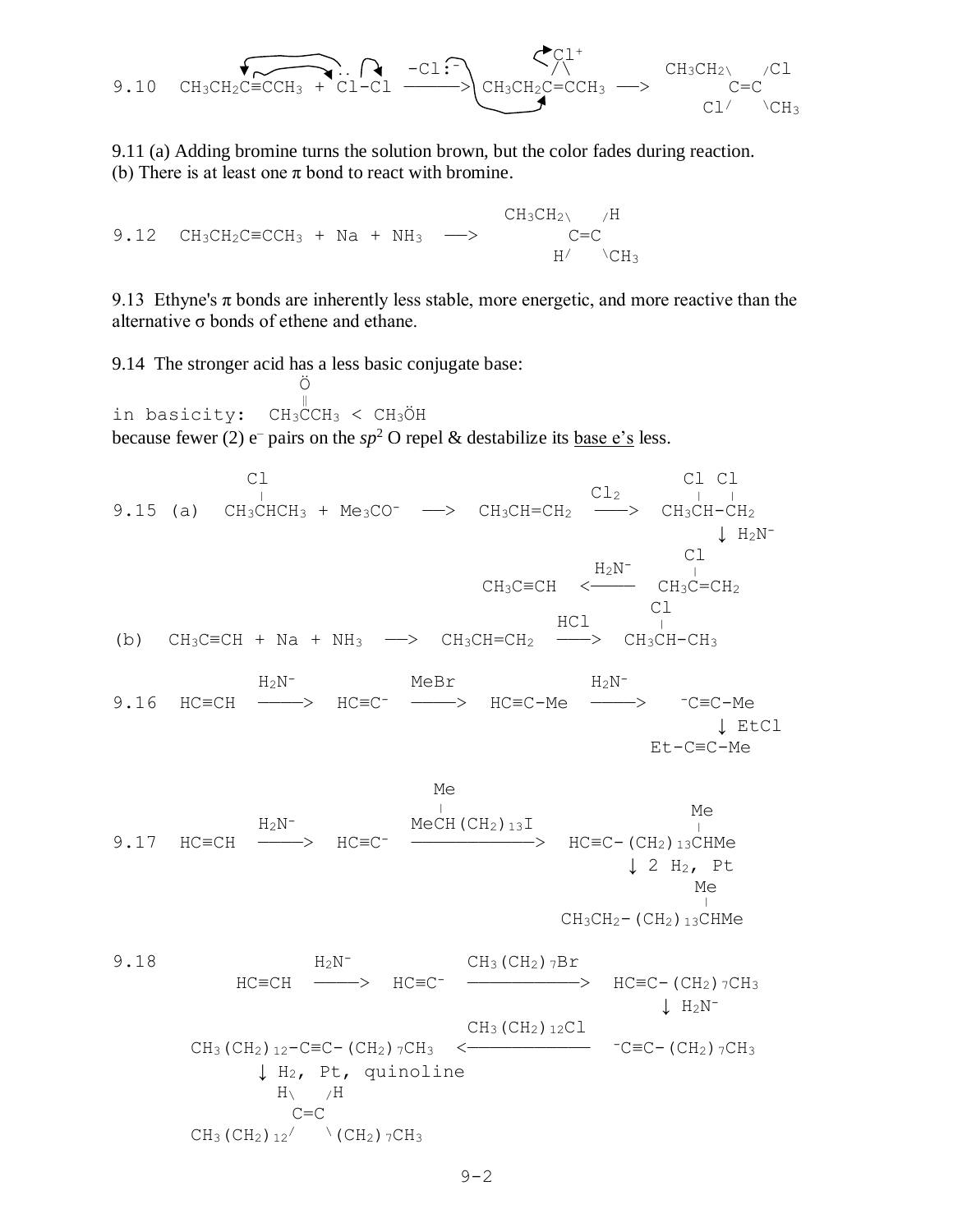9.19 (a) 1,1-dichloro-2-pentyne (b) 5,5-dichloro-2-pentyne (c) 4-hexen-1-yne (d) 1-hexen-4-yne (e) 2,4-heptadiyn-1-ol (f) 3,5-heptadiyn-1-ol 9.20 (a) 1-butyne:  $HC = CCH_2CH_3$  (b) 1-hexyne:  $HC = CCH_2CH_2CH_2CH_3$ (c) e.g. 3-methyl-1-pentyne: HC≡CCHCH<sub>2</sub>CH<sub>3</sub> **CH<sub>3</sub>** (d) 4-methyl-2-pentyne:  $CH_3C \equiv CCH(CH_3)$  (e) 1-hexen-4-yne:  $CH_2 \equiv CHCH_2C \equiv CCH_3$ (f) 4-hexen-1-yne:  $HC = CCH_2CH = CHCH_3$  (g) 3-butyn-2-ol:  $HC = CCHCH_3$  OH 9.21 (a) 2 C,C  $\pi$  bonds & 2 H,H  $\sigma$  bonds broken; 4 C,H  $\sigma$  bonds made (b)  $\Delta H$  = energies of bonds broken – energies of bonds made  $\approx$  (962 – 368) + 2(436) – 4(410) = –174 kJ/mol (c) negative Δ*H* is favorable 9.22 2-butyne is linear, longer, and has more dispersion forces than 1-butyne, whose C skeleton is bent: HC≡C-CH<sup>2</sup>  $\angle$ CH<sub>3</sub> 9.23  $H_3C$  /Cl (a)  $C=C$  (b)  $CH_3-CCl_2-CHCl_2$  (c)  $CH_3-CBr=CH_2$  $Cl$   $\vee$   $H$  O  $\frac{8}{10}$ (d)  $CH_3-CBr_2-CH_3$  (e)  $CH_3-CH=CH_2$  (f)  $CH_3-C-CH_3$ (g) no reaction (2 nucs) (h)  $CH_3-CEC^-$  (i)  $CH_3-CH=CH_2$ (j)  $CH_3-CH_2-CH_3$  (k)  $CH_3-CEC^-$  +  $CH_4$  (l) no reaction (2 nucs) 9.24 Me\ /Cl (a)  $C=C$  (b)  $Me-CCl_2-CCl_2-Me$  (c)  $Me-CBr=CH-Me$  $Cl'$  \Me (d)  $Me-CBr_2-CH_2-Me$  (e)  $Me<sub>\lambda</sub>$  /H (f)  $C=C$  $H$  Me Me-C-CH<sub>2</sub>-Me (g) no rx. (2 nucs) (h) no rx. (2 nucs) (i)  $H\left(\right)$  /H C=C  $Me$   $Me$   $Me$   $Me$ (i)  $Me-CH_2-CH_2-Me$  (k) no rx. (2 nucs) (l) no rx. (2 nucs) 9.25 HC≡CH —> O=CH-CH<sub>3</sub>  $C = C$   $\leftarrow$   $H_3C - C \equiv C - CH_3$ H  $\mathtt{CH}_3$  ${\tt H_3C}$ H  $\mathtt{cl}_2$  $\mathrm{c}{-}\mathrm{c}$ Cl Cl H H  $H_3C$ 9.26 Na, NH $_{\rm 3}$ 9.27 (a) CH<sub>2</sub>=CH-CH=CH-CH<sub>3</sub> (b) aq. H<sub>2</sub>SO<sub>4</sub> + Hg<sup>2+</sup> (c) CH<sub>3</sub>-CH<sub>2</sub>-CBrI-CH<sub>2</sub>-CH<sub>3</sub> (d) Na + NH<sub>3</sub> (e)  $-C\equiv C-CH_3$ ;  $CH_3CH_2-C\equiv C-CH_3$ ;  $CH_3CH_2\backslash$  /Br C=C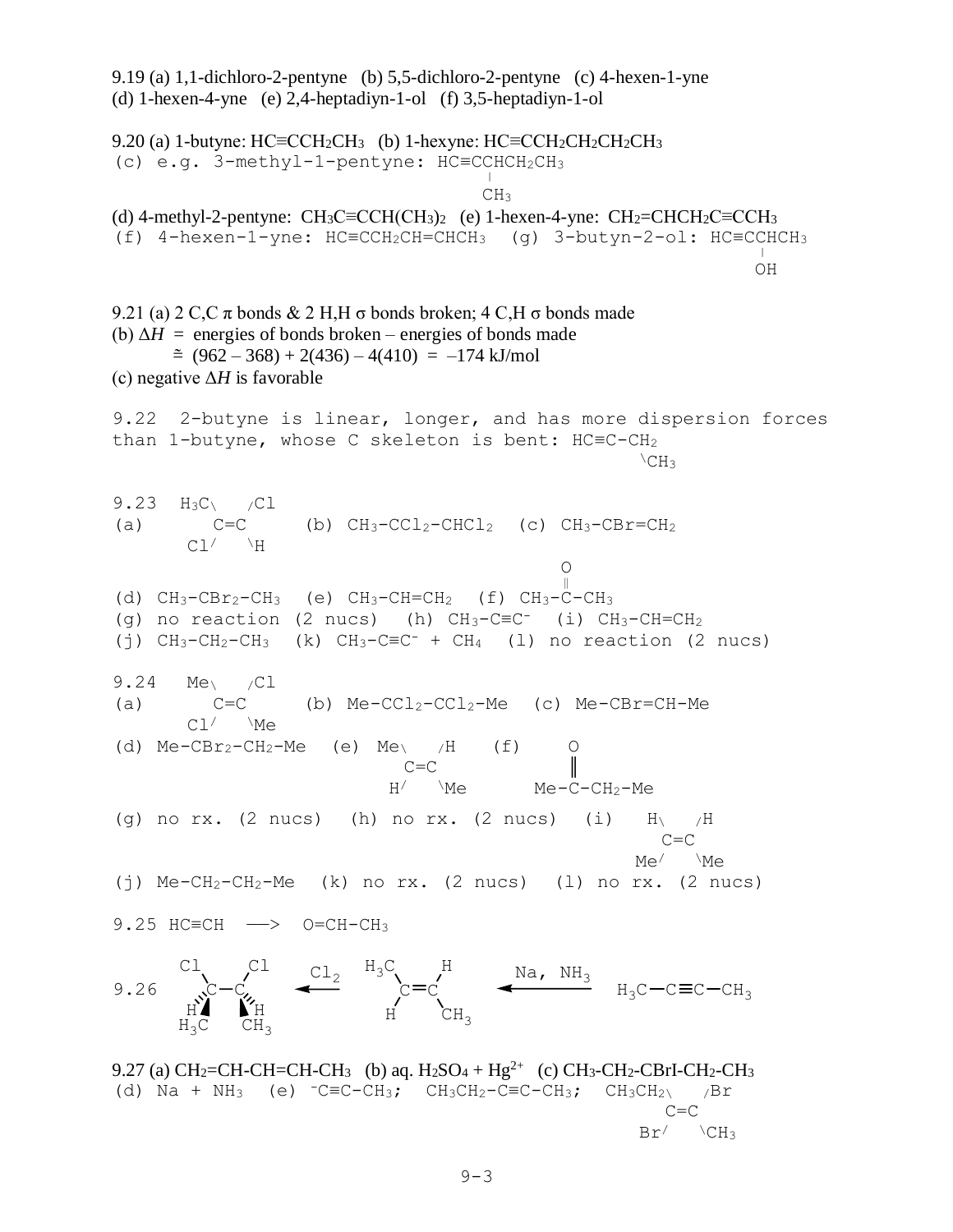$(f)$  CH<sub>3</sub>-CHCl-CH<sub>2</sub>Cl; 2  $\overline{O}$ CMe<sub>3</sub>



HOCH2(CH2)7CH3 <————————— H2BCH2(CH2)7CH3 <——— H2C=CH-(CH2)6CH3